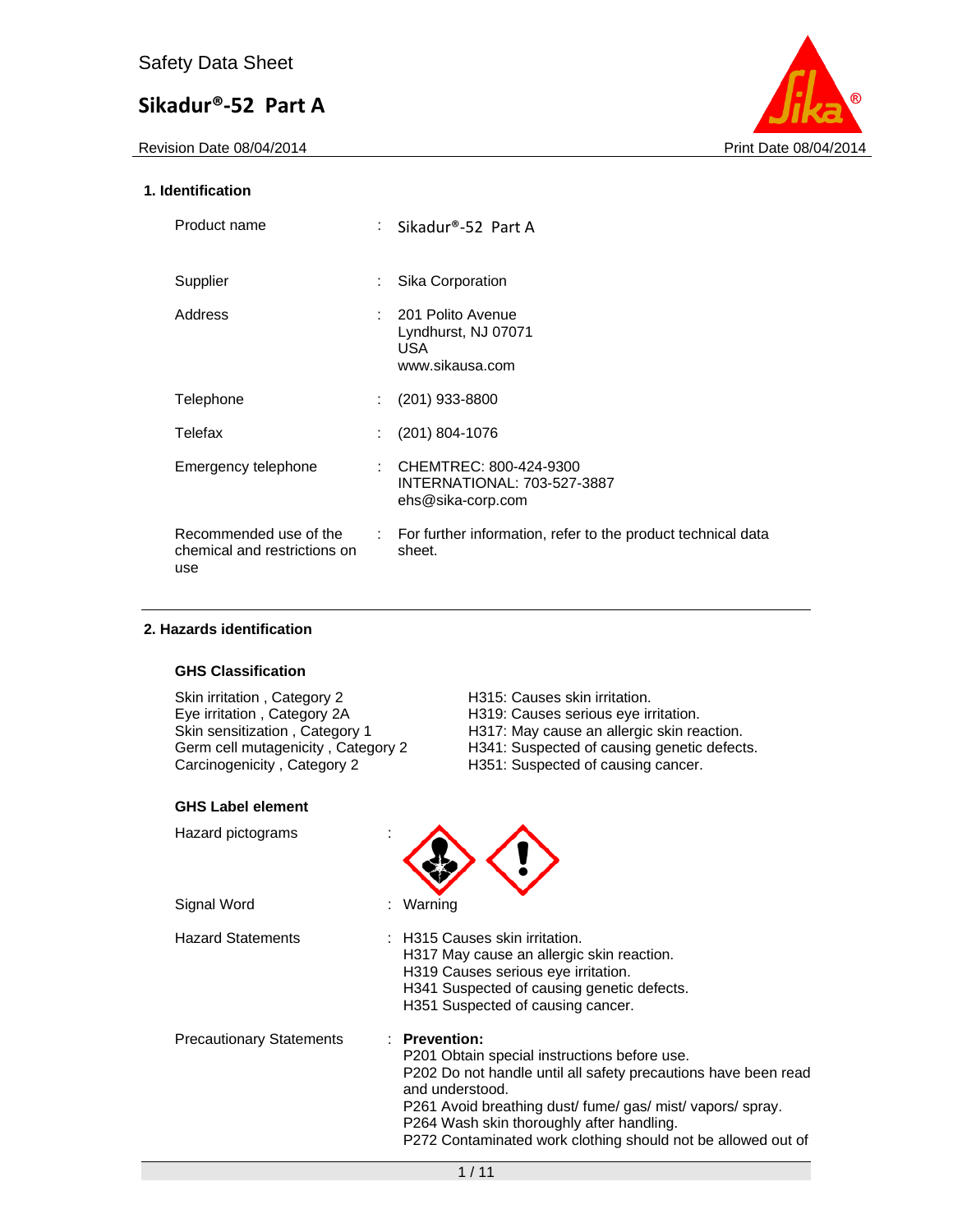Revision Date 08/04/2014 **Print Date 08/04/2014** 



|         | the workplace.<br>P280 Wear eye protection/face protection.<br>P280 Wear protective gloves.<br>P281 Use personal protective equipment as required.<br><b>Response:</b><br>P302 + P352 IF ON SKIN: Wash with plenty of soap and water.<br>P305 + P351 + P338 IF IN EYES: Rinse cautiously with water<br>for several minutes. Remove contact lenses, if present and<br>easy to do. Continue rinsing.<br>P308 + P313 IF exposed or concerned: Get medical advice/<br>attention.<br>P333 + P313 If skin irritation or rash occurs: Get medical<br>advice/ attention.<br>P337 + P313 If eye irritation persists: Get medical advice/<br>attention.<br>P362 Take off contaminated clothing and wash before reuse.<br>Storage:<br>P405 Store locked up.<br>Disposal:<br>P501 Dispose of contents/ container to an approved waste<br>disposal plant. |
|---------|----------------------------------------------------------------------------------------------------------------------------------------------------------------------------------------------------------------------------------------------------------------------------------------------------------------------------------------------------------------------------------------------------------------------------------------------------------------------------------------------------------------------------------------------------------------------------------------------------------------------------------------------------------------------------------------------------------------------------------------------------------------------------------------------------------------------------------------------|
| Warning | : Reports have associated repeated and prolonged exposure to<br>some of the chemicals in this product with permanent<br>brain, liver, kidney and nervous system damage. Intentional<br>misuse by deliberate concentration and inhalation of vapors<br>may be harmful or fatal.                                                                                                                                                                                                                                                                                                                                                                                                                                                                                                                                                               |

See Section 11 for more detailed information on health effects and symptoms.

## **3. Composition/information on ingredients**

#### **Hazardous ingredients**

| <b>Chemical Name</b>                                                | CAS-No.       | Concentration (%)    |
|---------------------------------------------------------------------|---------------|----------------------|
| bisphenol-A-(epichlorhydrin) epoxy resin                            | 25068-38-6    | $>= 50 - 5 = 100 \%$ |
| 2,3-epoxypropyl o-tolyl ether                                       | 2210-79-9     | $>= 10 - 20 \%$      |
| [[(2-ethylhexyl)oxy]methyl]oxirane (2-ethylhexyl<br>glycidyl ether) | 2461-15-6     | $> = 5 - < 10 \%$    |
| solvent naphtha (petroleum), heavy arom.                            | 64742-94-5    | $\ge$ 2 - < 5 %      |
| Naphthalene, pure                                                   | $91 - 20 - 3$ | $>= 0 - 1\%$         |

There are no additional ingredients present which, within the current knowledge of the supplier and in the concentrations applicable, are classified as hazardous to health or the environment and hence require reporting in this section.

#### **4. First aid measures**

If inhaled : Move to fresh air. Consult a physician after significant exposure.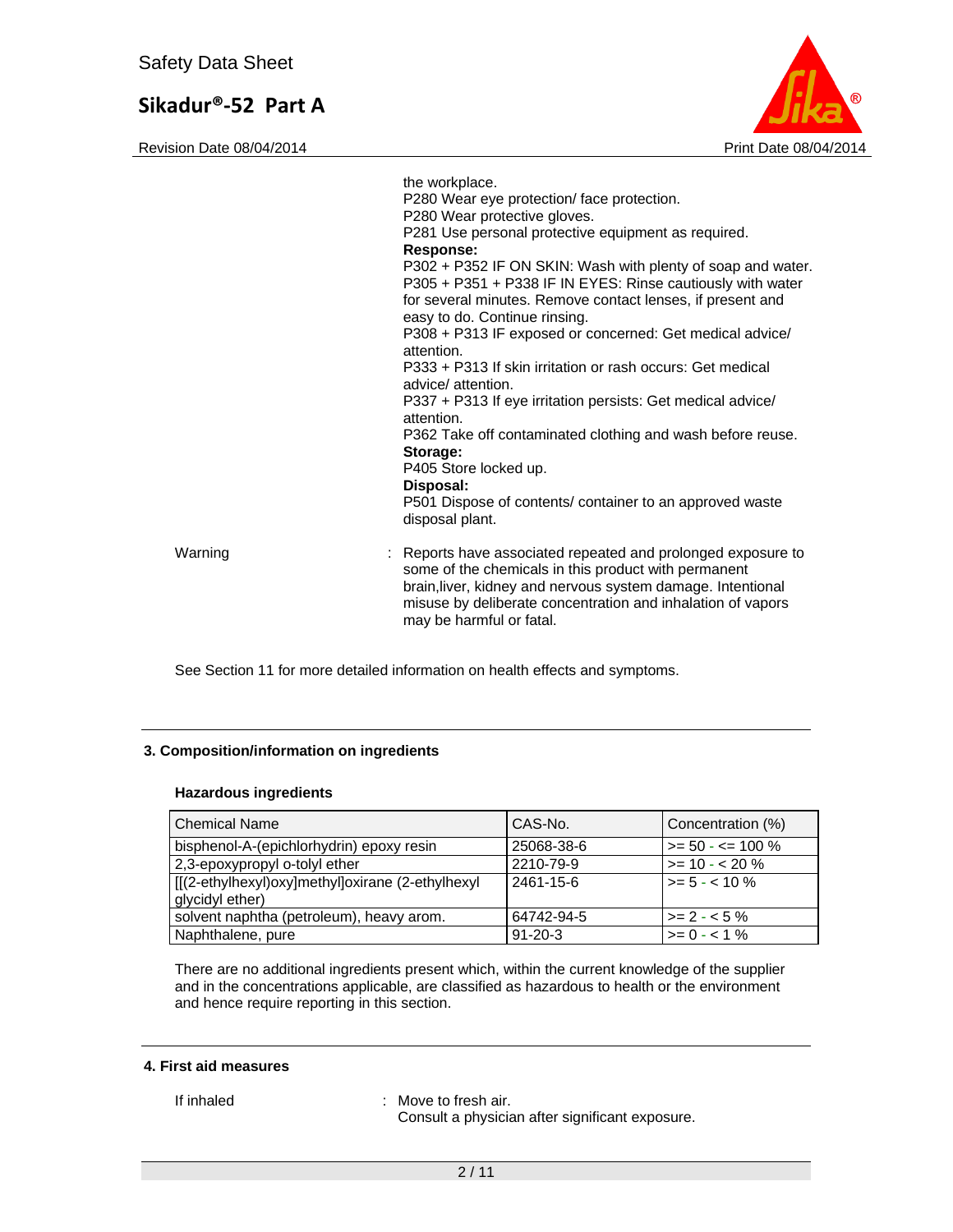| ൫                     |
|-----------------------|
| Print Date 08/04/2014 |

Revision Date 08/04/2014 Print Date 08/04/2014

| In case of skin contact                                           | : Take off contaminated clothing and shoes immediately.<br>Wash off with soap and plenty of water.<br>If symptoms persist, call a physician.                                                                                                         |  |
|-------------------------------------------------------------------|------------------------------------------------------------------------------------------------------------------------------------------------------------------------------------------------------------------------------------------------------|--|
| In case of eye contact                                            | : Immediately flush eye(s) with plenty of water.<br>Remove contact lenses.<br>Keep eye wide open while rinsing.<br>If eye irritation persists, consult a specialist.                                                                                 |  |
| If swallowed                                                      | : Clean mouth with water and drink afterwards plenty of water.<br>Induce vomiting immediately and call a physician.<br>Do NOT induce vomiting.<br>Do not give milk or alcoholic beverages.<br>Never give anything by mouth to an unconscious person. |  |
| Most important symptoms<br>and effects, both acute and<br>delayed | : irritant effects<br>sensitizing effects                                                                                                                                                                                                            |  |
|                                                                   | Allergic reactions<br>Excessive lachrymation<br>Erythema<br><b>Dermatitis</b><br>See Section 11 for more detailed information on health effects<br>and symptoms.                                                                                     |  |
| Protection of first-aiders                                        | : Move out of dangerous area.<br>Consult a physician.<br>Show this material safety data sheet to the doctor in<br>attendance.                                                                                                                        |  |
| Notes to physician                                                | : Treat symptomatically.                                                                                                                                                                                                                             |  |
| 5. Fire-fighting measures                                         |                                                                                                                                                                                                                                                      |  |
| Suitable extinguishing media                                      | Use extinguishing measures that are appropriate to local<br>circumstances and the surrounding environment.                                                                                                                                           |  |
| Specific extinguishing<br>methods                                 | : Collect contaminated fire extinguishing water separately. This<br>must not be discharged into drains.<br>Fire residues and contaminated fire extinguishing water must<br>be disposed of in accordance with local regulations.                      |  |
| Special protective equipment                                      | In the event of fire, wear self-contained breathing apparatus.                                                                                                                                                                                       |  |

## **6. Accidental release measures**

for fire-fighters

| Personal precautions,<br>protective equipment and<br>emergency procedures | : Use personal protective equipment.<br>Deny access to unprotected persons.                                                                                                                                             |
|---------------------------------------------------------------------------|-------------------------------------------------------------------------------------------------------------------------------------------------------------------------------------------------------------------------|
| Environmental precautions                                                 | : Do not flush into surface water or sanitary sewer system.<br>If the product contaminates rivers and lakes or drains inform<br>respective authorities.<br>Local authorities should be advised if significant spillages |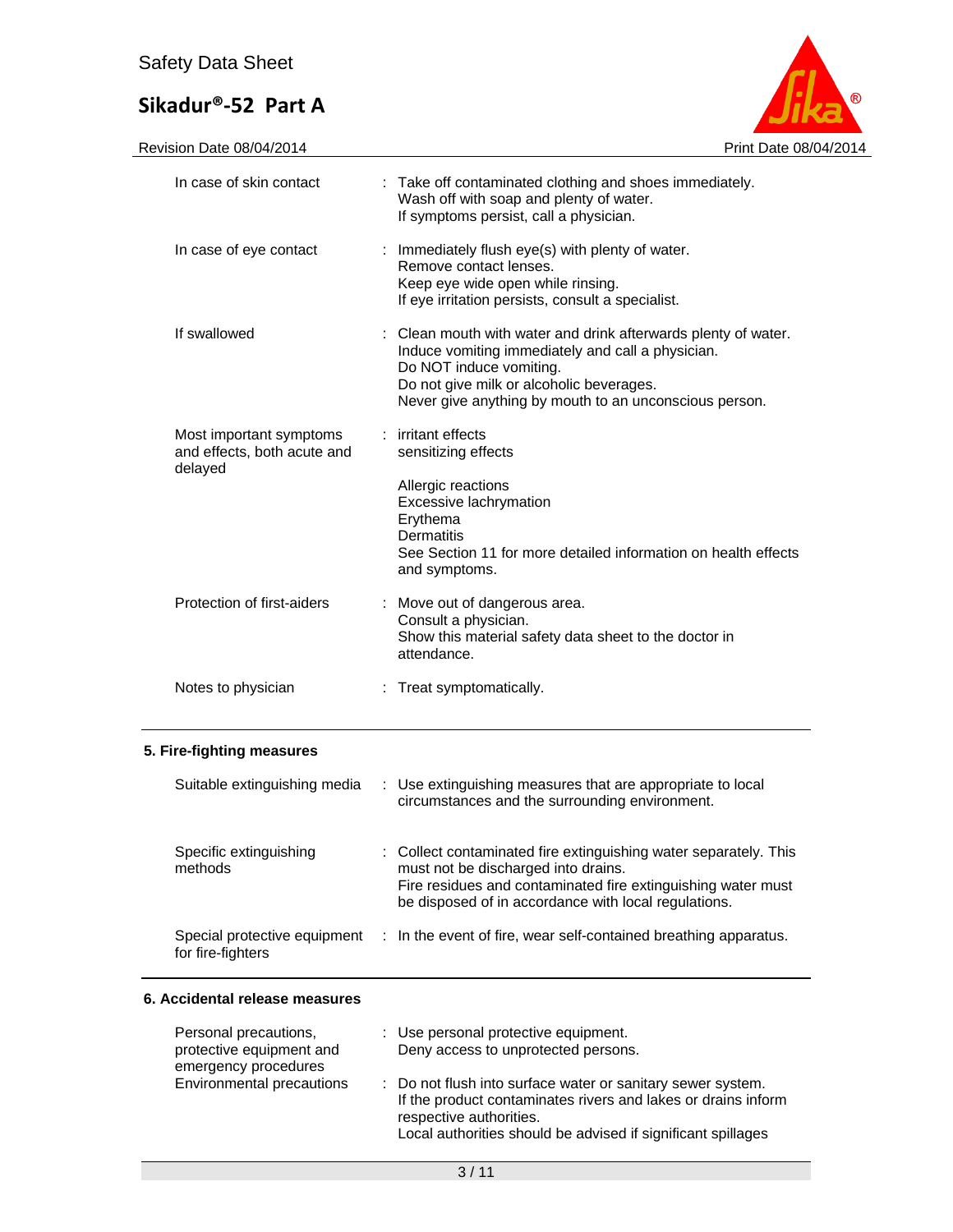Revision Date 08/04/2014 **Print Date 08/04/2014** 



|                                                          | cannot be contained.                                                                                                                                                                                                                                                                                                                                                                                                                                                                                                                                                              |
|----------------------------------------------------------|-----------------------------------------------------------------------------------------------------------------------------------------------------------------------------------------------------------------------------------------------------------------------------------------------------------------------------------------------------------------------------------------------------------------------------------------------------------------------------------------------------------------------------------------------------------------------------------|
| Methods and materials for<br>containment and cleaning up | : Soak up with inert absorbent material (e.g. sand, silica gel,<br>acid binder, universal binder, sawdust).<br>Keep in suitable, closed containers for disposal.                                                                                                                                                                                                                                                                                                                                                                                                                  |
| 7. Handling and storage                                  |                                                                                                                                                                                                                                                                                                                                                                                                                                                                                                                                                                                   |
| Advice on safe handling                                  | Do not breathe vapors or spray mist.<br>Avoid exceeding the given occupational exposure limits (see<br>section 8).<br>Do not get in eyes, on skin, or on clothing.<br>For personal protection see section 8.<br>Persons with a history of skin sensitization problems or<br>asthma, allergies, chronic or recurrent respiratory disease<br>should not be employed in any process in which this mixture is<br>being used.<br>Smoking, eating and drinking should be prohibited in the<br>application area.<br>Follow standard hygiene measures when handling chemical<br>products. |
| Conditions for safe storage                              | Store in original container.<br>Keep container tightly closed in a dry and well-ventilated<br>place.<br>Containers which are opened must be carefully resealed and<br>kept upright to prevent leakage.<br>Observe label precautions.<br>Store in accordance with local regulations.                                                                                                                                                                                                                                                                                               |

## Materials to avoid : no data available

## **8. Exposure controls/personal protection**

| <b>Component</b>  | CAS-No.       | Basis **            | Value       | <b>Exposure limit(s)*/</b><br>Form of exposure |
|-------------------|---------------|---------------------|-------------|------------------------------------------------|
| Naphthalene, pure | $91 - 20 - 3$ | <b>ACGIH</b>        | <b>TWA</b>  | 10 ppm                                         |
|                   |               | <b>ACGIH</b>        | <b>STEL</b> | 15 ppm                                         |
|                   |               | OSHA Z-1            | <b>TWA</b>  | 10 ppm<br>50 mg/m3                             |
|                   |               | OSHA P <sub>0</sub> | <b>TWA</b>  | 10 ppm<br>50 mg/m3                             |
|                   |               | OSHA P <sub>0</sub> | <b>STEL</b> | 15 ppm<br>75 mg/m3                             |

\*The above mentioned values are in accordance with the legislation in effect at the date of the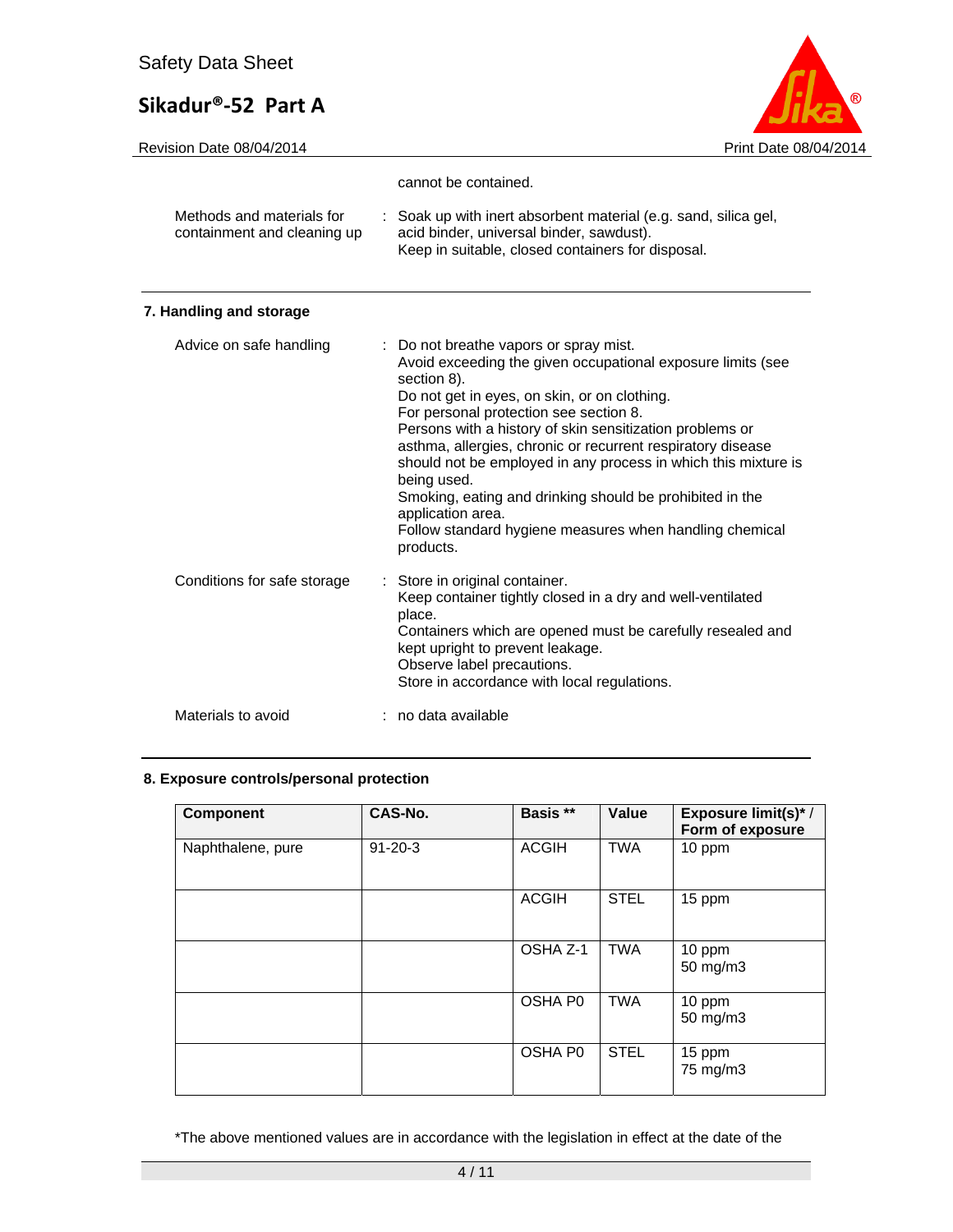

release of this safety data sheet.

## \*\***Basis**

| ACGIH. Threshold Limit Values (TLV)<br>OSHA P0. Table Z-1, Limit for Air Contaminat (1989 Vacated Values)<br>OSHA P1. Permissible Exposure Limits (PEL), Table Z-1, Limit for Air Contaminant<br>OSHA P2. Permissible Exposure Limits (PEL), Table Z-2<br>OSHA Z3. Table Z-3, Mineral Dust |                                                                                                                                                                                                                                                                                                                                                 |  |  |  |
|--------------------------------------------------------------------------------------------------------------------------------------------------------------------------------------------------------------------------------------------------------------------------------------------|-------------------------------------------------------------------------------------------------------------------------------------------------------------------------------------------------------------------------------------------------------------------------------------------------------------------------------------------------|--|--|--|
| <b>Engineering measures</b>                                                                                                                                                                                                                                                                | : Use of adequate ventilation should be sufficient to control<br>worker exposure to airborne contaminants. If the use of this<br>product generates dust, fumes, gas, vapor or mist, use<br>process enclosures, local exhaust ventilation or other<br>engineering controls to keep worker exposure below any<br>recommended or statutory limits. |  |  |  |
| Personal protective equipment                                                                                                                                                                                                                                                              |                                                                                                                                                                                                                                                                                                                                                 |  |  |  |
| Respiratory protection                                                                                                                                                                                                                                                                     | Use a properly fitted NIOSH approved air-purifying or air-fed<br>respirator complying with an approved standard if a risk<br>assessment indicates this is necessary.                                                                                                                                                                            |  |  |  |
|                                                                                                                                                                                                                                                                                            | The filter class for the respirator must be suitable for the<br>maximum expected contaminant concentration<br>(gas/vapor/aerosol/particulates) that may arise when handling<br>the product. If this concentration is exceeded, self-contained<br>breathing apparatus must be used.                                                              |  |  |  |
| Hand protection<br>Remarks                                                                                                                                                                                                                                                                 | : Chemical-resistant, impervious gloves complying with an<br>approved standard should be worn at all times when handling<br>chemical products if a risk assessment indicates this is<br>necessary.                                                                                                                                              |  |  |  |
| Eye protection                                                                                                                                                                                                                                                                             | : Safety eyewear complying with an approved standard should<br>be used when a risk assessment indicates this is necessary.                                                                                                                                                                                                                      |  |  |  |
| Skin and body protection<br>t.                                                                                                                                                                                                                                                             | Choose body protection in relation to its type, to the<br>concentration and amount of dangerous substances, and to<br>the specific work-place.                                                                                                                                                                                                  |  |  |  |
| Hygiene measures                                                                                                                                                                                                                                                                           | : Avoid contact with skin, eyes and clothing.<br>Wash hands before breaks and immediately after handling the<br>product.<br>Remove contaminated clothing and protective equipment<br>before entering eating areas.<br>Wash thoroughly after handling.                                                                                           |  |  |  |

## **9. Physical and chemical properties**

| Appearance | $:$ liquid |
|------------|------------|
| Color      | : clear    |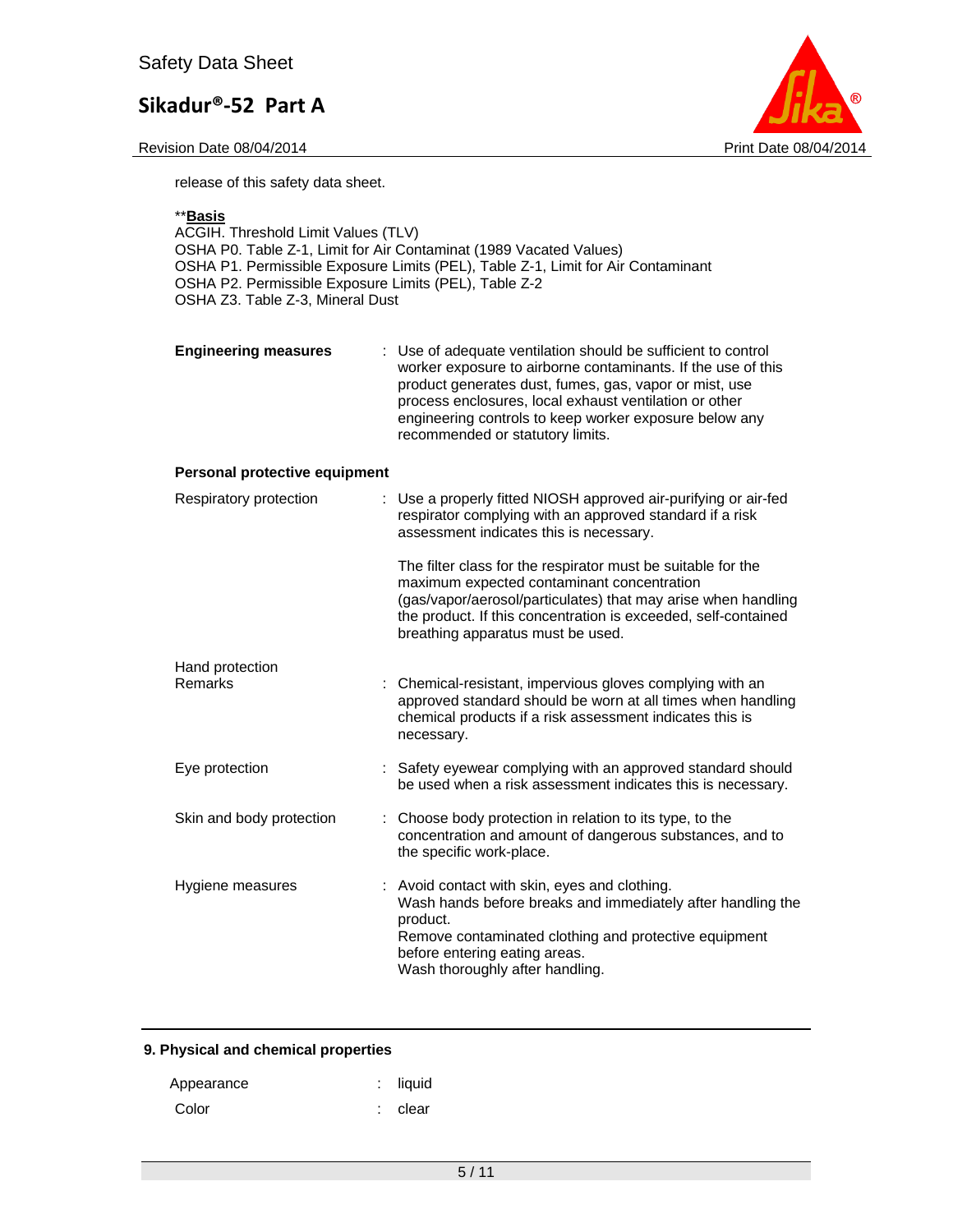Revision Date 08/04/2014 **Print Date 08/04/2014** 



|                                             |    | straw-like                        |
|---------------------------------------------|----|-----------------------------------|
| Odor                                        |    | aromatic                          |
| Odor Threshold                              | ÷  | no data available                 |
| Flash point                                 |    | > 212 °F (> 100 °C)               |
| Ignition temperature                        | ÷. | not applicable                    |
| Decomposition temperature                   | t. | no data available                 |
| Lower explosion limit (Vol%)                |    | : no data available               |
| Upper explosion limit (Vol%)                | ÷. | no data available                 |
| Flammability (solid, gas)                   | ÷  | no data available                 |
| Oxidizing properties                        | t. | no data available                 |
| Autoignition temperature                    | ÷  | no data available                 |
| рH                                          | ÷  | no data available                 |
| Melting point/range /<br>Freezing point     | ÷  | no data available                 |
| Boiling point/boiling range                 | ÷  | no data available                 |
| Vapor pressure                              | ÷  | no data available                 |
| Density                                     |    | 1.12 $g/cm3$<br>at 73 °F (23 °C)  |
| Water solubility                            | ÷  | Note: insoluble                   |
| Partition coefficient: n-<br>octanol/water  |    | no data available                 |
| Viscosity, dynamic                          | ÷  | no data available                 |
| Viscosity, kinematic                        |    | > 20.5 mm2/s<br>at 104 °F (40 °C) |
| Relative vapor density                      |    | no data available                 |
| Evaporation rate                            |    | no data available                 |
| <b>Burning rate</b>                         |    | no data available                 |
| Volatile organic compounds<br>(VOC) content | t. | 73 g/l<br>A+B Combined            |

## **10. Stability and reactivity**

Reactivity **Reactivity** : No dangerous reaction known under conditions of normal use.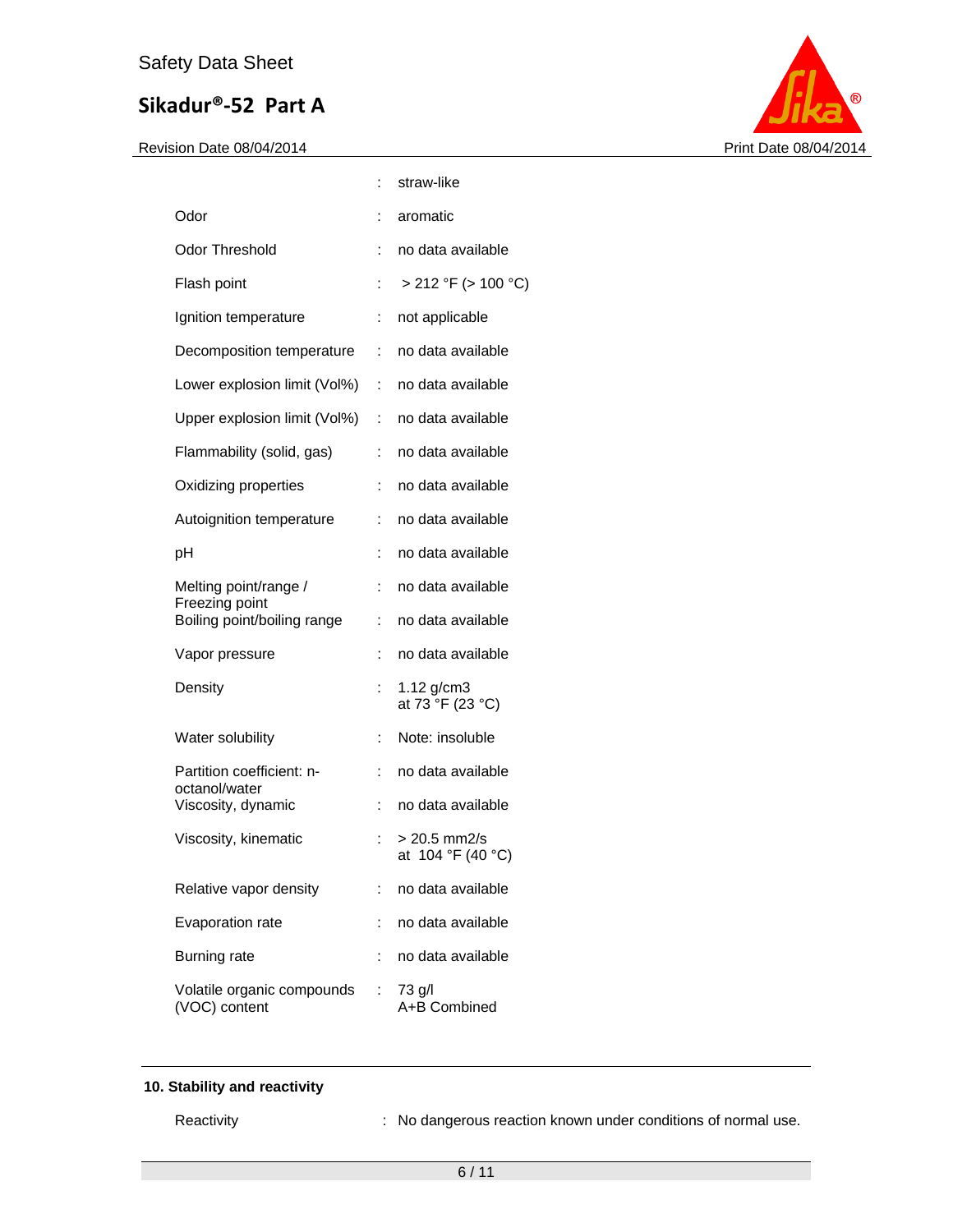

Revision Date 08/04/2014 **Print Date 08/04/2014** 

| Chemical stability                    | : The product is chemically stable.            |
|---------------------------------------|------------------------------------------------|
| Possibility of hazardous<br>reactions | : Stable under recommended storage conditions. |
| Conditions to avoid                   | $:$ no data available                          |
| Incompatible materials                | $:$ no data available                          |

## **11. Toxicological information**

### **Acute toxicity**

|--|

| Acute oral toxicity       | : no data available |
|---------------------------|---------------------|
| Acute inhalation toxicity | : no data available |
| Acute dermal toxicity     | : no data available |

### **Ingredients:**

#### **bisphenol-A-(epichlorhydrin) epoxy resin :**  Acute oral toxicity : LD50 Oral rat: > 5,000 mg/kg

| Acute dermal toxicity | : LD50 Dermal rabbit: $> 20,000$ mg/kg |  |  |
|-----------------------|----------------------------------------|--|--|
|-----------------------|----------------------------------------|--|--|

## **Skin corrosion/irritation**

## **Product**

Causes skin irritation.

## **Serious eye damage/eye irritation**

## **Product**

Causes serious eye irritation.

### **Respiratory or skin sensitization**

## **Product**

May cause an allergic skin reaction.

## **Germ cell mutagenicity**

### **Product**

| Mutagenicity | Suspected of causing genetic defects. |
|--------------|---------------------------------------|
|--------------|---------------------------------------|

## **Carcinogenicity**

## **Product**

Carcinogenicity : Suspected of causing cancer.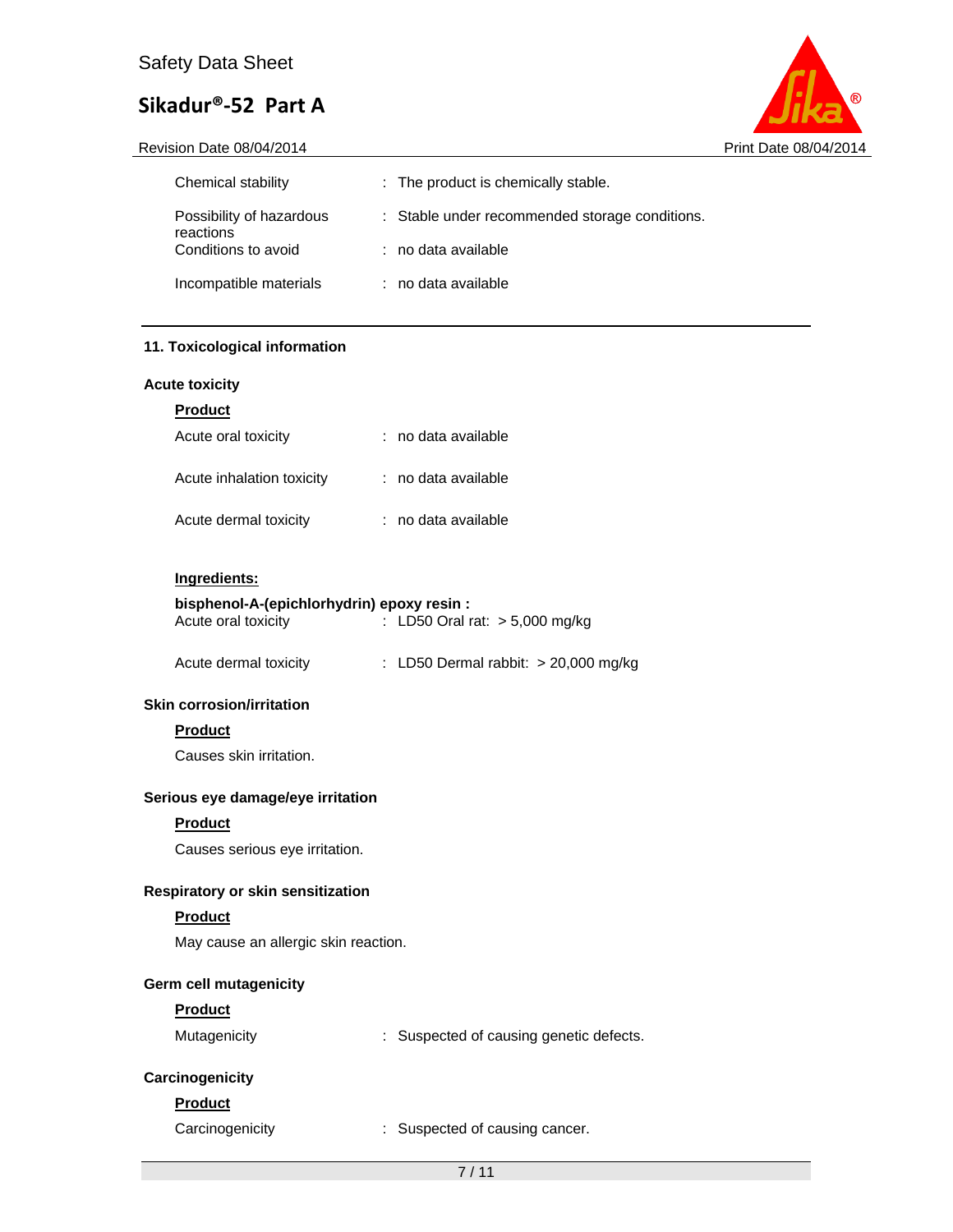Revision Date 08/04/2014 **Print Date 08/04/2014** Print Date 08/04/2014



| <b>IARC</b>                            | Group 2B: Possibly carcinogenic to humans                            |           |
|----------------------------------------|----------------------------------------------------------------------|-----------|
| <b>NTP</b>                             | Naphthalene, pure<br>Reasonably anticipated to be a human carcinogen | $91-20-3$ |
| <b>Reproductive Toxicity/Fertility</b> | Naphthalene, pure                                                    | $91-20-3$ |
| <b>Product</b>                         |                                                                      |           |
| Reproductive toxicity                  | : no data available                                                  |           |
|                                        |                                                                      |           |

## **Reproductive Toxicity/Development/Teratogenicity**

#### **Product**

Teratogenicity : no data available

#### **STOT-single exposure**

#### **Product**

Assessment: no data available

#### **STOT-repeated exposure**

Reports have associated repeated and prolonged exposure to some of the chemicals in this product with permanent brain,liver, kidney and nervous system damage. Intentional misuse by deliberate concentration and inhalation of vapors may be harmful or fatal.

Once sensitized, a severe allergic reaction may occur when subsequently exposed to very low levels.

### **Product**

Assessment: no data available

#### **Aspiration toxicity**

#### **Product**

no data available

#### **12. Ecological information**

| Other information | Do not empty into drains; dispose of this material and its<br>container in a safe way.<br>Avoid dispersal of spilled material and runoff and contact<br>with soil, waterways, drains and sewers.<br>Toxic to aquatic organisms, may cause long-term adverse<br>effects in the aquatic environment.<br>May be harmful to the environment if released in large<br>quantities.<br>Water polluting material. |
|-------------------|----------------------------------------------------------------------------------------------------------------------------------------------------------------------------------------------------------------------------------------------------------------------------------------------------------------------------------------------------------------------------------------------------------|
|                   |                                                                                                                                                                                                                                                                                                                                                                                                          |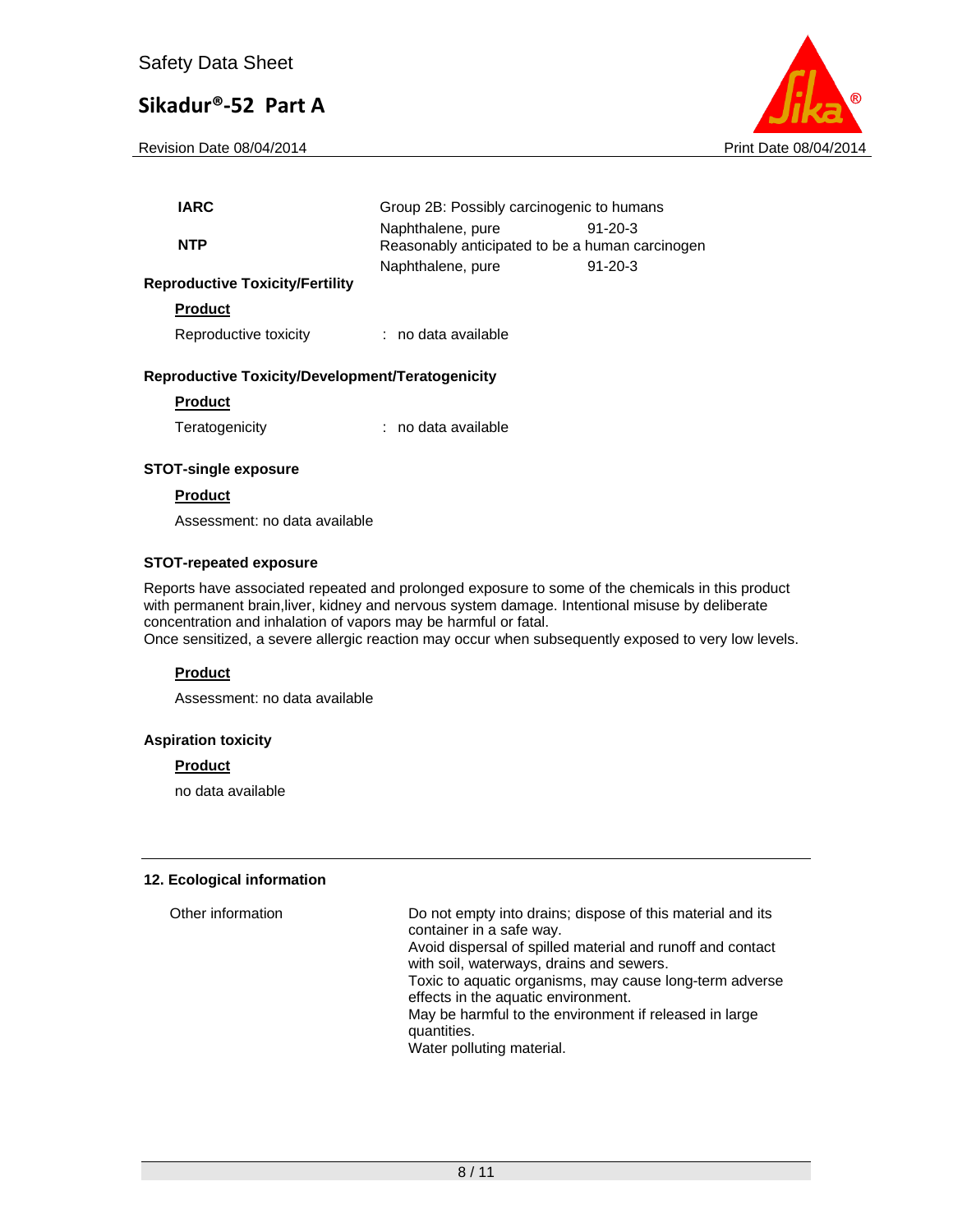Revision Date 08/04/2014 **Print Date 08/04/2014** 



#### **13. Disposal considerations**

| <b>Disposal methods</b> |                                                                                                                                                                                                                               |
|-------------------------|-------------------------------------------------------------------------------------------------------------------------------------------------------------------------------------------------------------------------------|
| Waste from residues     | : Disposal of this product, solutions and any by-products should<br>at all times comply with the requirements of environmental<br>protection and waste disposal legislation and any regional<br>local authority requirements. |
| Contaminated packaging  | : Empty containers should be taken to an approved waste<br>handling site for recycling or disposal.                                                                                                                           |

## **14. Transport information**

**DOT** 

Not regulated

## **IATA**

| UN number                                   | 3082                                                                                                                                 |
|---------------------------------------------|--------------------------------------------------------------------------------------------------------------------------------------|
| Description of the goods                    | Environmentally hazardous substance, liquid, n.o.s.<br>(bisphenol-A-(epichlorhydrin) epoxy resin, 2,3-epoxypropyl o-<br>tolyl ether) |
| Class                                       | 9                                                                                                                                    |
| Packing group                               | Ш                                                                                                                                    |
| Labels                                      | 9                                                                                                                                    |
| Packing instruction (cargo<br>aircraft)     | 964                                                                                                                                  |
| Packing instruction<br>(passenger aircraft) | 964                                                                                                                                  |
| Packing instruction<br>(passenger aircraft) | Y964                                                                                                                                 |
| <b>IMDG</b>                                 |                                                                                                                                      |
| UN number                                   | 3082                                                                                                                                 |
| Description of the goods                    | ENVIRONMENTALLY HAZARDOUS SUBSTANCE, LIQUID,<br>N.O.S.                                                                               |
|                                             | (bisphenol-A-(epichlorhydrin) epoxy resin, 2,3-epoxypropyl o-<br>tolyl ether)                                                        |
| Class                                       | 9                                                                                                                                    |
| Packing group                               | Ш                                                                                                                                    |
| Labels                                      | 9                                                                                                                                    |
| EmS Number 1                                | F-A                                                                                                                                  |
| EmS Number 2                                | S-F                                                                                                                                  |
| Marine pollutant                            | yes                                                                                                                                  |

IMDG: For Limited Quantity special provisions reference IMDG Code Chapter 3.4

#### **Special precautions for user** no data available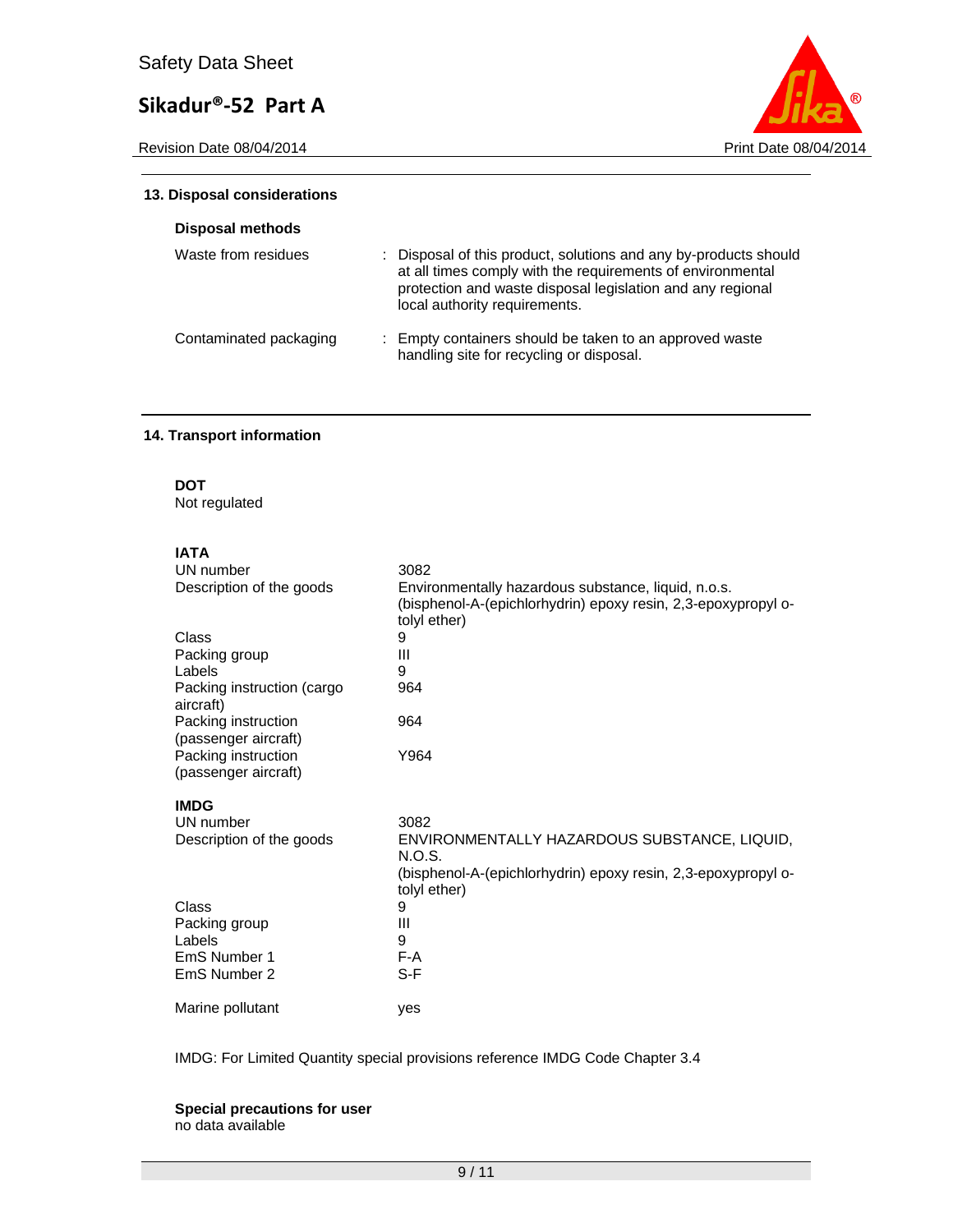Revision Date 08/04/2014 **Print Date 08/04/2014** 



**Transport in bulk according to Annex II of MARPOL 73/78 and the IBC Code**  not applicable

## **15. Regulatory information**

**TSCA list EXECA list EXECA list EXECA list EXECA list EXECA list EXECA list EXECA list EXECA list EXECA list EXECA list EXECA list EXECA list** TSCA Inventory or are in compliance with a TSCA Inventory exemption.

#### **EPCRA - Emergency Planning and Community Right-to-Know**

#### **CERCLA Reportable Quantity**

This material does not contain any components with a CERCLA RQ.

#### **SARA304 Reportable Quantity**

This material does not contain any components with a section 304 EHS RQ.

| SARA 311/312 Hazards                                                                         | : Acute Health Hazard<br>Chronic Health Hazard                                                                                                                                                         |
|----------------------------------------------------------------------------------------------|--------------------------------------------------------------------------------------------------------------------------------------------------------------------------------------------------------|
| <b>SARA 302</b>                                                                              | : SARA 302: No chemicals in this material are subject to the<br>reporting requirements of SARA Title III, Section 302.                                                                                 |
| <b>SARA 313</b>                                                                              | : SARA 313: This material does not contain any chemical<br>components with known CAS numbers that exceed the<br>threshold (De Minimis) reporting levels established by SARA<br>Title III, Section 313. |
| <b>Clean Air Act</b>                                                                         |                                                                                                                                                                                                        |
| <b>Ozone-Depletion</b><br><b>Potential</b>                                                   | This product neither contains, nor was manufactured with a<br>Class I or Class II ODS as defined by the U.S. Clean Air Act<br>Section 602 (40 CFR 82, Subpt. A, App.A + B).                            |
| Air Act Section 12 (40 CFR 61).<br>Accidental Release Prevention (40 CFR 68.130, Subpart F). | This product does not contain any hazardous air pollutants (HAP), as defined by the U.S. Clean<br>This product does not contain any chemicals listed under the U.S. Clean Air Act Section 112(r) for   |
| <b>California Prop 65</b>                                                                    | WARNING! This product contains a chemical known in the<br>State of California to cause cancer.                                                                                                         |

#### **16. Other information**